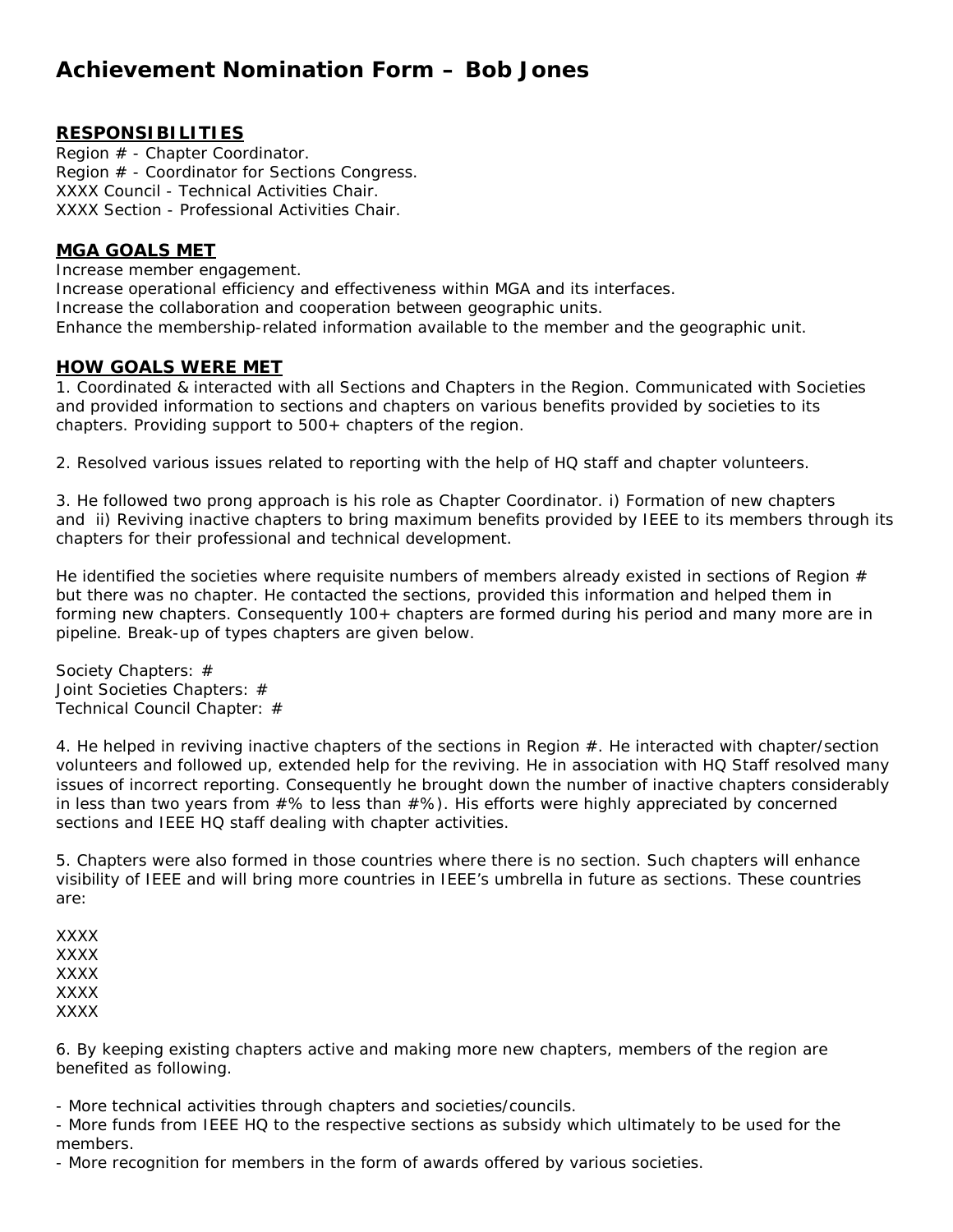- Additional leadership positions in the sections (Chapter Chair) which helps in professional development of the members.

- Active chapters bring new members to the Section and IEEE.

He presented and explained above mentioned benefits through his emails, presentations and training sessions to the sections to motivate the members for the formation of new chapters.

7. He conducted various training sessions for section chairs during Region  $#$  meetings and provided training on chapter management. He visited Sections in xx\_country (XXXX, XXXX, XXXX, XXXX sections) and country (XXXX, XXXX, XXXX) for promotion of chapters and conducted workshops. Consequently xx\_country reported a very good improvement in chapter activities. # new chapters/Joint chapters were formed and many more are in pipeline. Today xx\_country has no inactive chapters.

8. He provided following information to the sections for formation of new chapters. The information was sent to each section by email and was followed up periodically. The information was also kept on Region  $#$ website for the quick reference.

1. List of technical societies where requisite number of members already exists in the sections but there is no chapter (xx\_website link). This information helped section leaders for decision making.

- 2. List of existing chapters/joint chapter.
- 3. Useful links for details on chapters, societies and available resources (xx\_website link).
- 4. Details on process for chapter formation (xx\_website link).

With the help of above mentioned efforts he had met the goal of member engagement through enhanced chapter activities. With vibrant chapter activities in the Region there were more interactions and programs from societies and benefited the members thus the goal of Increase operational efficiency and effectiveness within MGA and its interfaces and goal of Increase the collaboration and cooperation between geographic units were met efficiently. By providing detailed tailor made information on chapters and societies/councils on R# website, by conducting training sessions and workshops by covering larger area of Region  $#$  the goal of Enhance the membership-related information available to the member and the geographic unit was also met effectively.

# **SIGNIFICANT NATURE OF ACHIEVEMENT**

Significant achievements are :

Tangible-

1. During his period formation of new chapters increased considerably and consequently 100+ chapters are formed and many more are in pipeline. This is a record growth.

2. Chapters were also formed in those countries of Region  $#$  where there is no section. This is very significant as it helps in making IEEE more visible and will impact increase in IEEE membership significantly.

3. Numbers of inactive chapters were reduced considerable with his efforts. It came down from % to less than #%.

4. Created an exhaustive information base suitable for Region # members. These information were posted on Region  $#$  website and was done the first time. These information is being continuously updated.

#### Intangible-

1. Helped members to get value for their IEEE membership through chapter activities.

2. Impact on growth in IEEE technical society membership and IEEE membership (registered ##% growth - MD Report – month 2010 - Region  $#$ .

3. More chapters created more chapter chair positions thus development opportunity for more leadership in the Region - engaging more members involvement in core IEEE activities.

4. Technical societies and its chapters truly serve the IEEE members for their technical and professional developments thus provide sustainable growth.